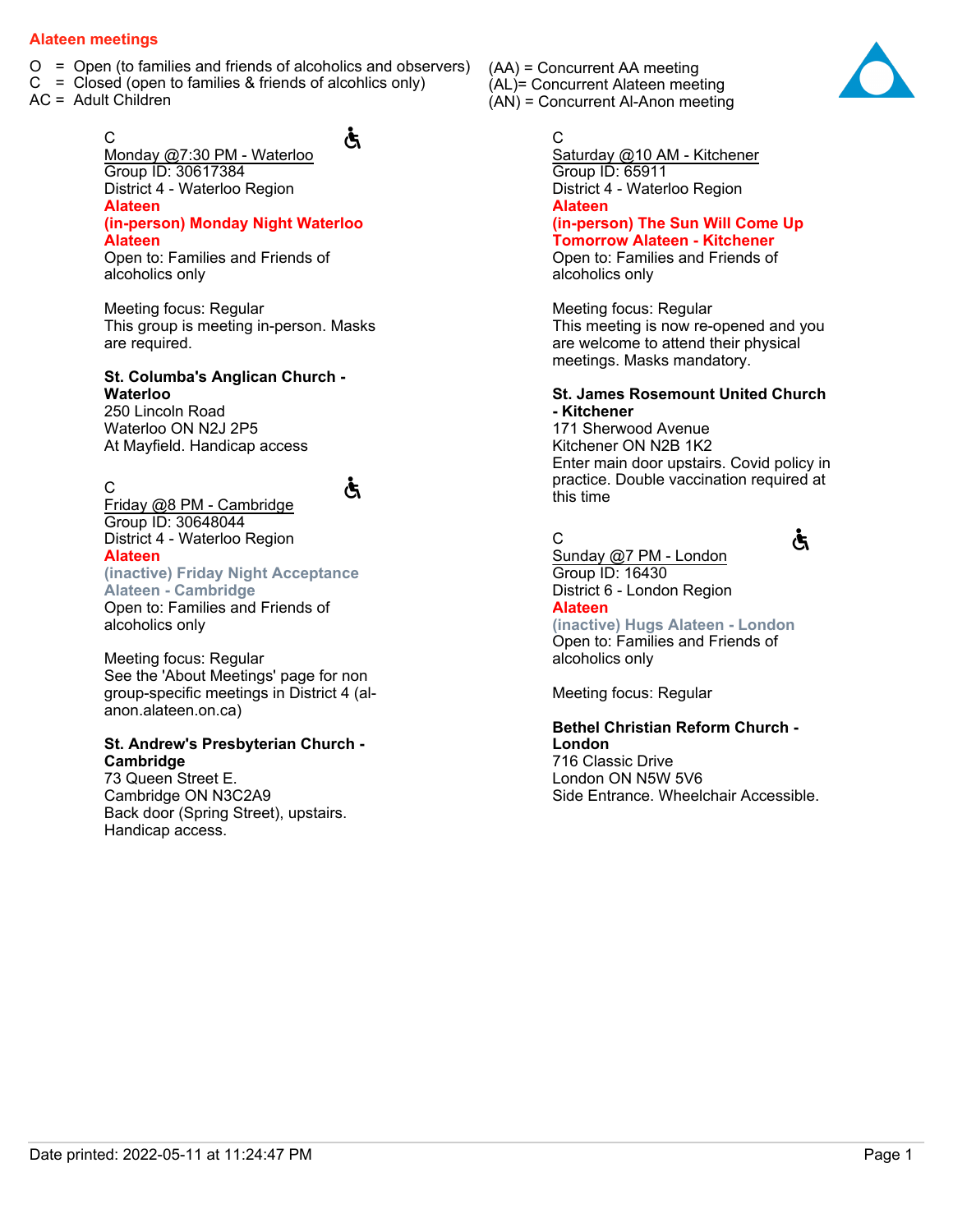- $O =$  Open (to families and friends of alcoholics and observers)
- $C = Closed$  (open to families & friends of alcohlics only)
- AC = Adult Children

C-(AA) Friday @8:15 PM - Sarnia Group ID: 30517966 District 7 - Sarnia region **Alateen (in-person) Wisdom Seekers Alateen - Sarnia** Open to: Families and Friends of alcoholics only

Meeting focus: Teenagers This meeting is now re-opened and you are welcome to attend their physical meetings. Masks mandatory.

#### **All Saints United Church - Sarnia**

248 Vidal Street N Sarnia ON N7T5Y4 Please enter through the back door in the basement.

#### C

Wednesday @8 PM - Woodstock Group ID: 30560087 District 10 - Elgin region **Alateen (inactive) New Beginnings Alateen - Woodstock**

Open to: Families and Friends of alcoholics only

Meeting focus: Regular

#### **First Baptist Church - Woodstock**

603 Adelaide Street Woodstock ON N4S 4B8 603 Adelaide Street South. Use side door entrance, off Beale, downstairs. (AA) = Concurrent AA meeting (AL)= Concurrent Alateen meeting (AN) = Concurrent Al-Anon meeting

#### C

Thursday @7 PM - Hamilton Group ID: 30727364 District 14 - Hamilton West **Alateen (in-person) Waytogo Alateen Group - Hamilton** Open to: Families and Friends of alcoholics only

Meeting focus: Regular This meeting is re-opened and you are welcome to attend their physical meetings. Masks mandatory. For more information please contact the website at os.website.a86@gmail.com

#### **The First Unitarian Church Of Hamilton**

170 Dundurn Street S. Hamilton ON L8P 4K3 Use main entrance off parking lot

#### $C-(AN)$

Wednesday @7:15 PM - Mississauga Group ID: 30519795 District 16 - Mississauga **Alateen**

# **(online) Hope Prevails Alateen -**

**Mississauga** Open to: Families and Friends of alcoholics only

Meeting focus: Regular Al-anon meets at the same time & place. Please obtain meeting details and open status by sending an email to discoveringchoices@yahoo.ca before going to this meeting's physical location.

#### **Westminster United Church - Mississauga**

4094 Tomken Road Mississauga ON L4W1J5 Meeting in basement. Wheelchair accessible. Southwest corner of Tomken & Rathburn.

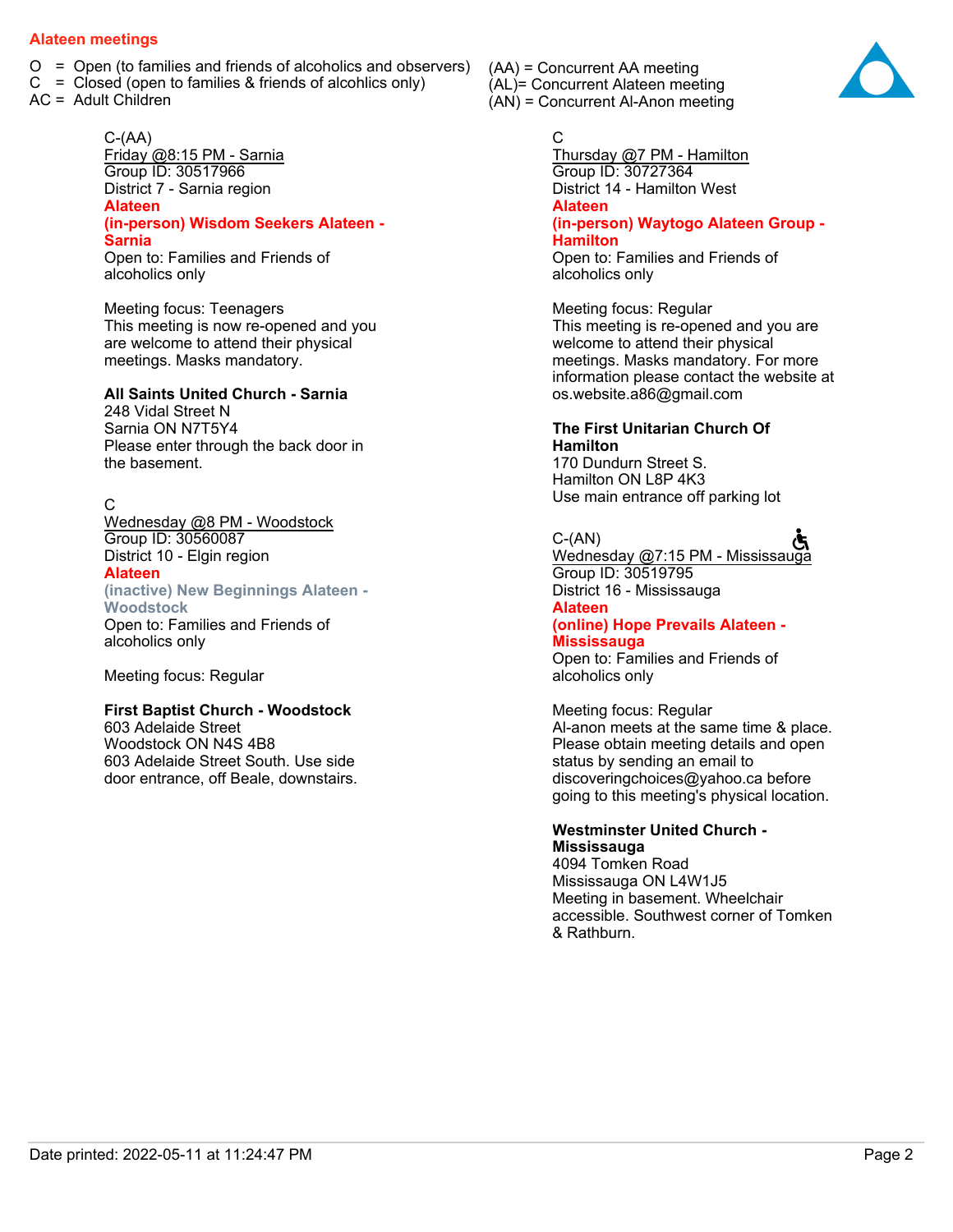- $O =$  Open (to families and friends of alcoholics and observers)
- $C = Closed$  (open to families & friends of alcohlics only)
- AC = Adult Children

 $C-(AN)$ Tuesday @8 PM - Milton Group ID: 30766841 District 17 - Peel, Halton **Alateen (hybrid) Tuesday Night Alateen AFG - Milton** Open to: Families and Friends of

alcoholics only

Meeting focus: Regular This groups meets online and in person. To obtain details for attending the online meeting, please send an email to: miltonalateen@gmail.com

#### **Grace Anglican Church - Milton**

317 Main Street E. Milton ON L9T 1P5 Millside Dr. & Main St.; park at rear, overflow parking across the street. Entrance at side door of church-third floor

Ğ

C-(AA)-(AN) Friday @7 PM - Bramalea Group ID: 30691934 District 17 - Peel, Halton **Alateen (online) You Are Not Alone Alateen - Bramalea**

Open to: Families and Friends of alcoholics only

Meeting focus: Regular Concurrent with Al-Anon Meeting, when meeting physically. Please send an email to obtain online meeting details to yanaalateen@gmail. com

#### **St. Paul's Presbyterian Church - Bramalea**

723 Balmoral Dr. Bramalea ON L6T1X5 Balmoral Dr. East of Bramalea Rd. 2nd door from street off parking lot, downstairs. Handicap access.

(AA) = Concurrent AA meeting (AL)= Concurrent Alateen meeting (AN) = Concurrent Al-Anon meeting



Sunday @8 PM - Aurora Group ID: 65204 District 18 - GTA North **Alateen (inactive) Aurora Alateen**

Open to: Families and Friends of alcoholics only

Meeting focus: Discussion meeting Speaker on 5th Tuesday of the month. Short orientation session welcomes newcomers.

#### **St. Andrew's Presbyterian Church - Aurora**

32 Mosley Street Aurora ON L4G1G9 Mosley at Victoria St. Enter off Victoria - 2nd Floor. NO Wheelchair access to mtg room.

#### $C-(AA)$

Monday @8 PM - Toronto Group ID: 30621952 District 20 - Toronto West **Alateen (online) Together We Can Make It Alateen - Toronto** Open to: Families and Friends of alcoholics only

Meeting focus: Regular Please call 1-647-236-7792 for meeting details.

### **All Saints Kingsway Anglican Church - Toronto**

2850 Bloor Street West Toronto ON M8X1B2 Take east exit from Royal York subway, walk 2 blocks east